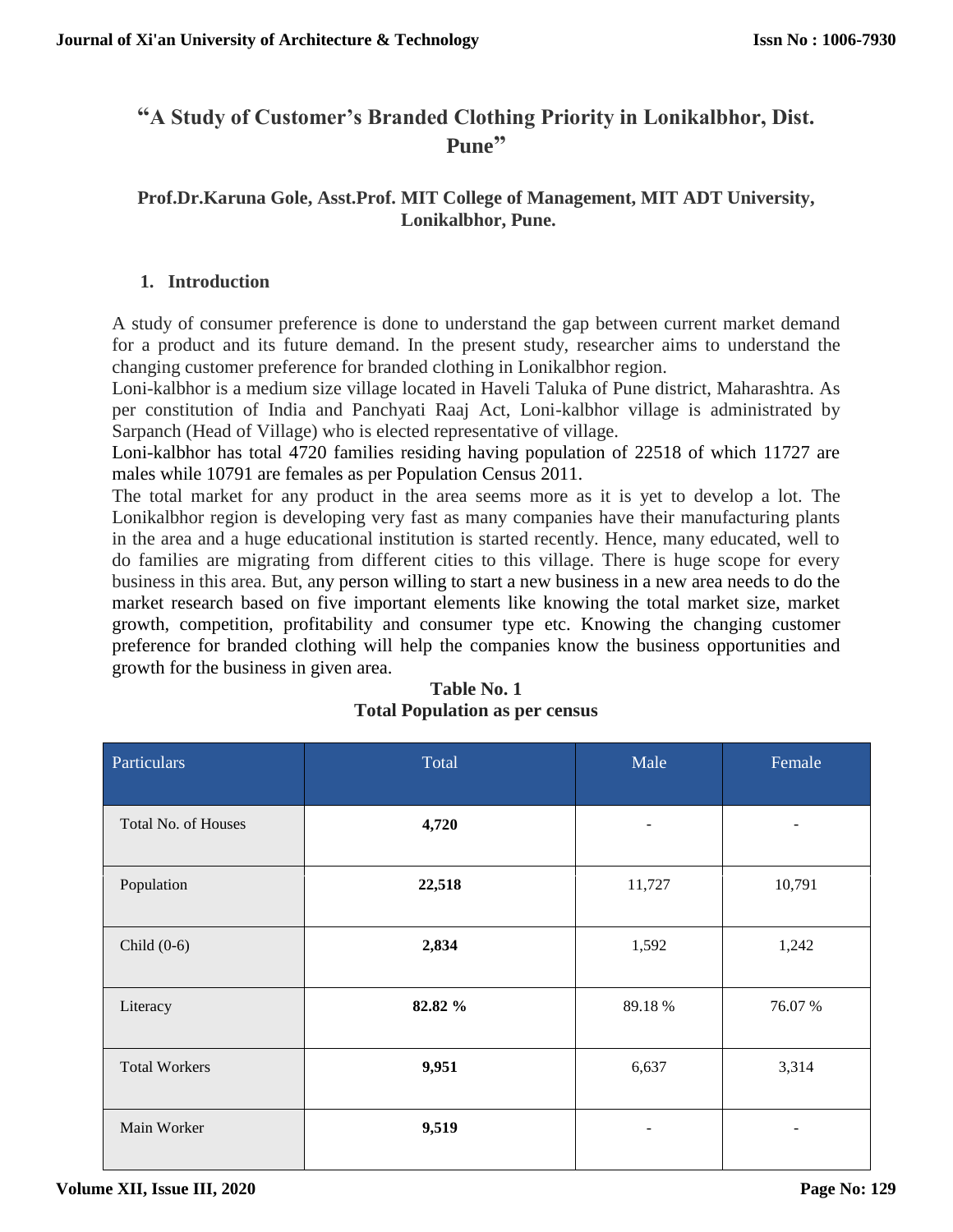#### **Journal of Xi'an University of Architecture & Technology**

**Issn No : 1006-7930**

| Particulars     | --<br>Total | Male | Female |
|-----------------|-------------|------|--------|
| Marginal Worker | 432         | 221  | 211    |

Website: census2011

#### **Defining customer preference:**

Consumer preference is defined as the subjective tastes of individual consumers, measured by their satisfaction with those items after they've purchased them.

The preferences of individual consumers are not contained within the field of economics. These preferences are dominated by personal taste, culture, education and many other factors such as social pressure from friends and neighbors.

It is important to understand the changing customer preference for a particular product in one particular market place it is needed to analyse the factors which have direct impact on the business. Study of customer preference will cover the external as well as internal environmental factors which influence the customer demand for a product.

The external factors include Government policies, taxes, rules of local government bodies etc. whereas internal environment will cover the income level of customers, education, lifestyle, age, gender and their satisfaction about present products in the market etc. In the current study of customer preference for branded clothing in Lonikalbhor, researcher will try to get maximum inputs from the customers in the region as per the objectives of the study.

#### **2. Objectives of the study:**

Basically the study is all about knowing the market potential for branded clothing in Lonikalbhore. It is a small village of having 22518 population sizes. Following objectives are formed for the study.

- 1. To know the present clothing choices of the customers in Lonikalbhor.
- 2. To know the changing demand for clothing brands in Lonikalbhor.
- 3. To know the customer income and occupation in Lonikalbhor.
- 4. To know if the overall market is changing at Lonikalbhor due to increasing number of new residents.
- 5. To know if the customers are satisfied with present clothing brands available in Lonikalbhor area.

#### **Hypothesis**

H1 There is branded clothing market need in Lonikalbhor.

- H0 There is very less need of branded clothing market in Lonikalbhor.
- H1 There is association between occupation and brand priority.
- H0 There is no association between occupation and brand priority.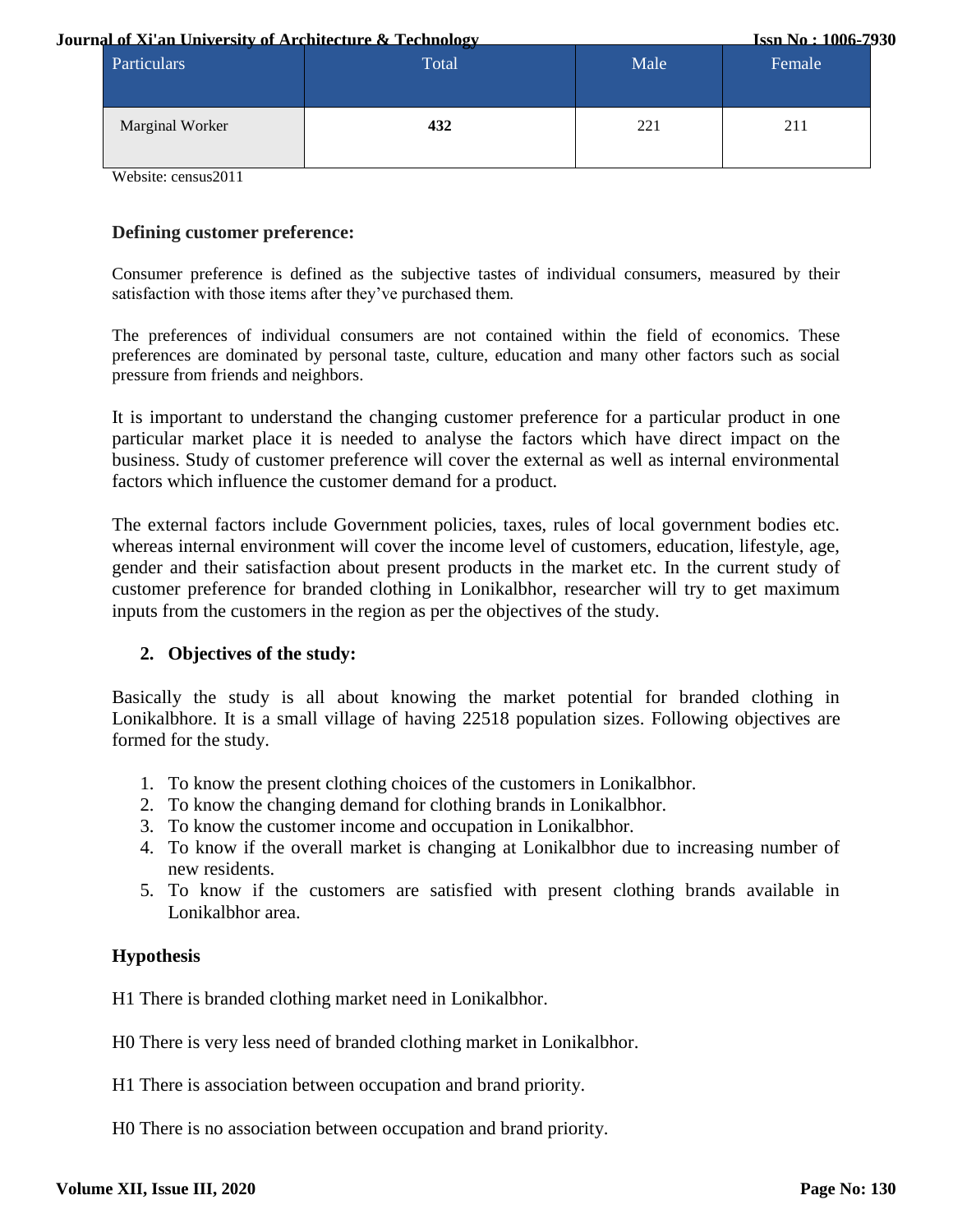H1 There is association between income and brand priority.

H0 There is no association between income and brand priority.

## **3. Research methodology:**

The current study basically will require both the Primary data collection and secondary data collection.

- a. **Secondary Data Collection**: Product's potential customer base will be collected analyzing secondary data, or data that already exists, such as demographic data collected by the Census Bureau on household demographics about Lonikalbhor.
- b. **Primary Data Collection**: Which is data to be collected specifically to analyze the market of a product. Typical means of collecting primary data include telephone surveys using a close ended questionnaire. Primary data is collected by meeting the shop keepers around and examining competition.
- **c. Total Population size:** 22, 518 households are in the village.
- d. **Sample Size**: 200 respondents who are the residents of Lonikalbhor will be considered for the survey.
- e. **Sample technique**: A random sampling method of households of the target market will be used.
- f. **Respondents**: The respondents for the study are the resident buyers in Lonikalbhor.
- g. **Sample size determination**: Confidence level 95% and margin of error 10%. Sample size becomes 96, and researcher has taken 100 as sample size. The formula used is Sample size= $Z^2P(1-p)$

$$
e^{2}
$$
\n
$$
e^{2}
$$
\n
$$
1 + (z^{2}xp(1-p)
$$
\n
$$
e^{2}
$$
\n
$$
e^{2}N
$$

h. **Statistical tool used**: Z test and Chi-Square Tests is used for statistical analysis of the data collected through questionnaire.

Chi square test is used to check the association between two attributes. And Z test is used to test the proportion of respondent's need of branded clothes.

**4. Data Analysis and Interpretation:**

The study is conducted to understand the branded clothing priority in Lonikalbhor. For getting the required inputs from the residents of Lonikalbhor questionnaire was designed which included 21 questions. The questionnaire included demographic information about the 100 respondents which is presented in following tables.

A) **Demographic analysis and interpretation:** To understand the changing demand or priority for branded clothes in Lonikalbhor researcher has set few questions related to demographic information about the customers. Which will have relevance with objective and also hypothesis is set.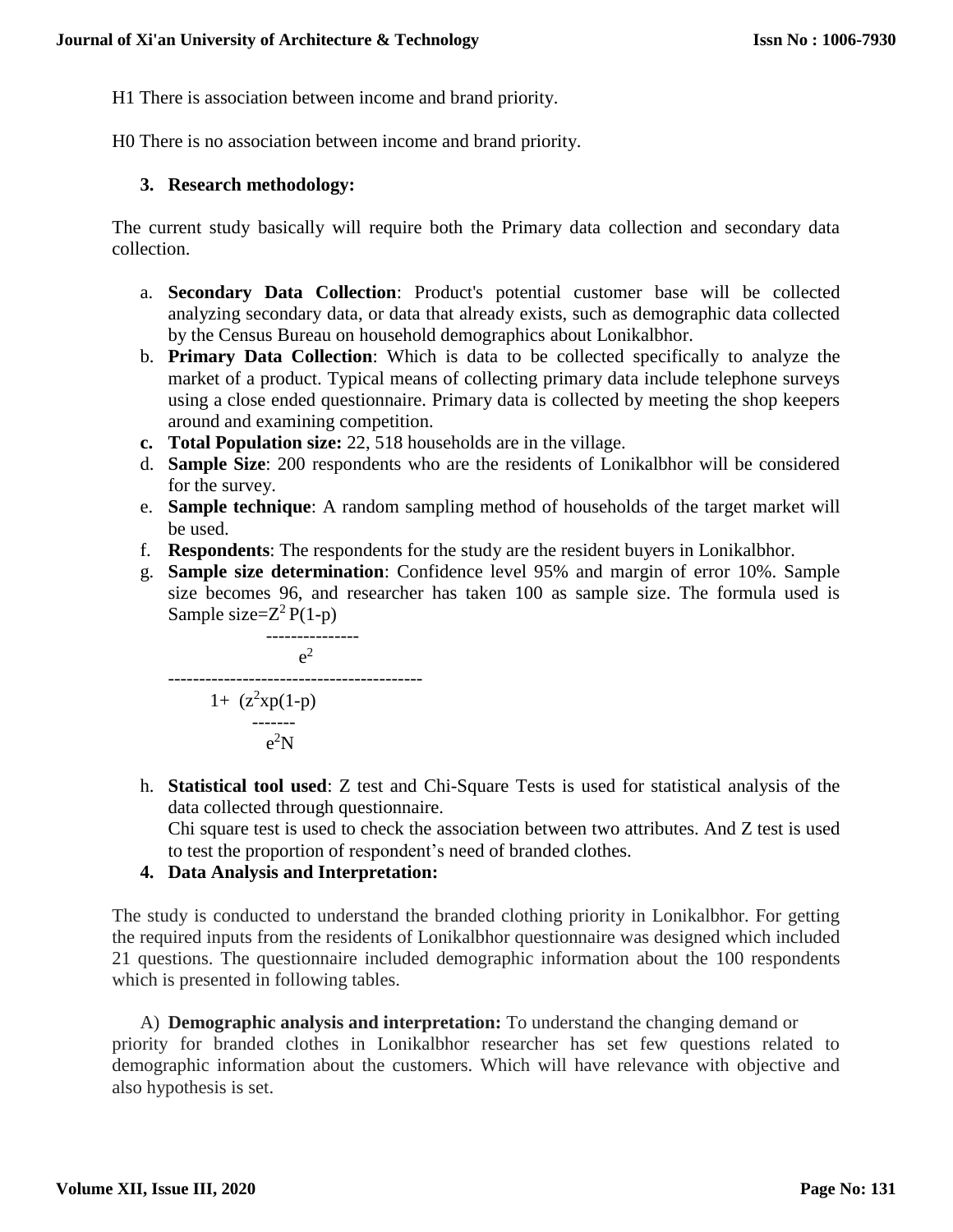## **1) Gender of respondents:**

|        | <b>Frequency</b> | <b>Percent</b> |
|--------|------------------|----------------|
| Male   | 69               | 69.0           |
| Female | 31               | 31.0           |
| Total  | 100              | 100.0          |

**Respondent Gender**

**Interpretation:** Out of 100 respondents 69% respondents are male and 31% are female.

**2) Occupation of the respondents:** The three categories are taken include respondents doing Service/Businessman/Student.

|                 | <b>Frequency</b> | <b>Percent</b> |
|-----------------|------------------|----------------|
| Service         | 30               | 30.0           |
| Businessman     | 28               | 28.0           |
| <b>Students</b> | 42               | 42.0           |
| Total           | 100              | 100.0          |

#### **Occupation of Respondent**

Interpretation: Out of total 100 respondents, 42% are students, 30% are businessman and remaining 28% are service persons.

**3) Age group of respondents:** The question was having three different age groups, 15 to 22, 23-35 and 36-50. Accordingly following results have come.

#### **Age of Respondent**

|           | <b>Frequency</b> | <b>Percent</b> |
|-----------|------------------|----------------|
| 15 to 22  | 32               | 32.0           |
| 23 to 35  | 49               | 49.0           |
| $36 - 50$ | 19               | 19.0           |
| Total     | 100              | 100.0          |

**Interpretation:** From the above table it is clear that 49% of the respondents are between the age group of 23 to 35 and 32% respondents are between the age group of 15 to 22.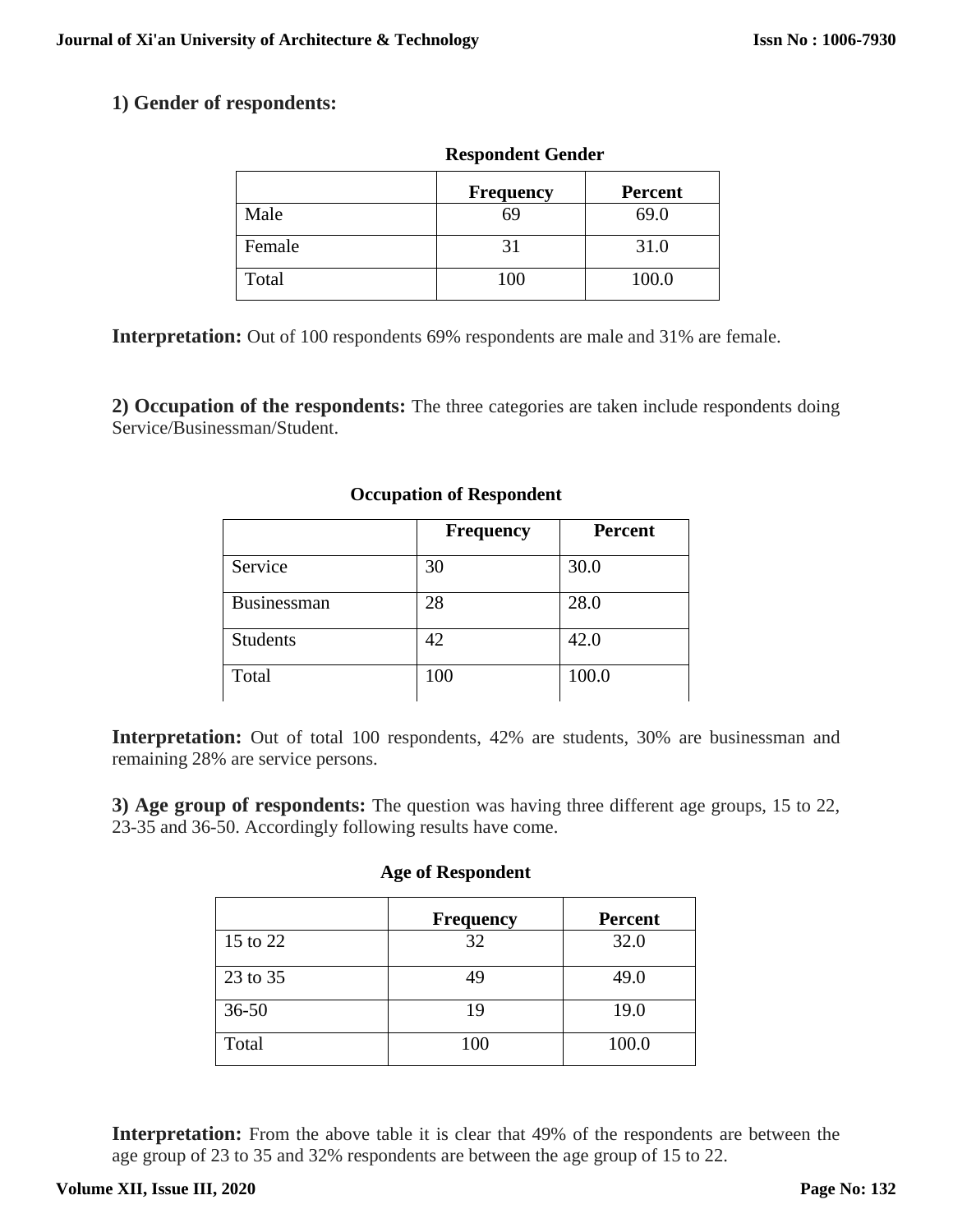**4) Income of respondents:** The question was having three different income groups, accordingly following results have come.

| <i><b>Respondent income</b></i> |           |         |
|---------------------------------|-----------|---------|
|                                 | Frequency | Percent |
| Below 5 lacs                    | 49        | 49.0    |
| 5 to 10 lacs                    | 31        | 31.0    |
| 10 lacs and above               | 20        | 20.0    |
| Total                           | 100       | 100.0   |

**Respondent Income**

# **Interpretation:** From the above table it is clear that 49% of the respondents are between the

income group below 5 lacs and 31% respondents are between the income group of 5 to 10 lacs.

**5) Respondents buy local clothes:** This question is asked to respondents to know if they are buying local brands from Lonikalbhor market.

| Duy focal di alius   |     |       |  |
|----------------------|-----|-------|--|
| Frequency<br>Percent |     |       |  |
| Yes                  | 72  | 72.0  |  |
| N <sub>o</sub>       | 28  | 28.0  |  |
| Total                | 100 | 100.0 |  |

## **Buy local brands**

**Interpretation:** From the above table it is clear that 72% of the respondents are buying local brands.

**B) Respondents Brand priority analysis and interpretation:** To understand the brand priority of respondents further questions are asked to respondents and following is detail analysis with interpretation of the same.

6) **Lonikalbhor market has enough clothing shops:** The question was asked to know if the respondent feel they have enough clothing shops in Lonikalbhor shop.

| L'UNINGHUUI HAS CHUULII CIULIIIILE SHUPS |           |         |
|------------------------------------------|-----------|---------|
|                                          | Frequency | Percent |
| Yes                                      |           |         |
| NO                                       | 49        | 49.     |
| Total                                    | .00       |         |

## **Lonikalbor has enough clothing shops**

**Interpretation:** The above chart makes it very clear that almost 50% respondents feel there are no enough clothing shops in Lonikalbhor area.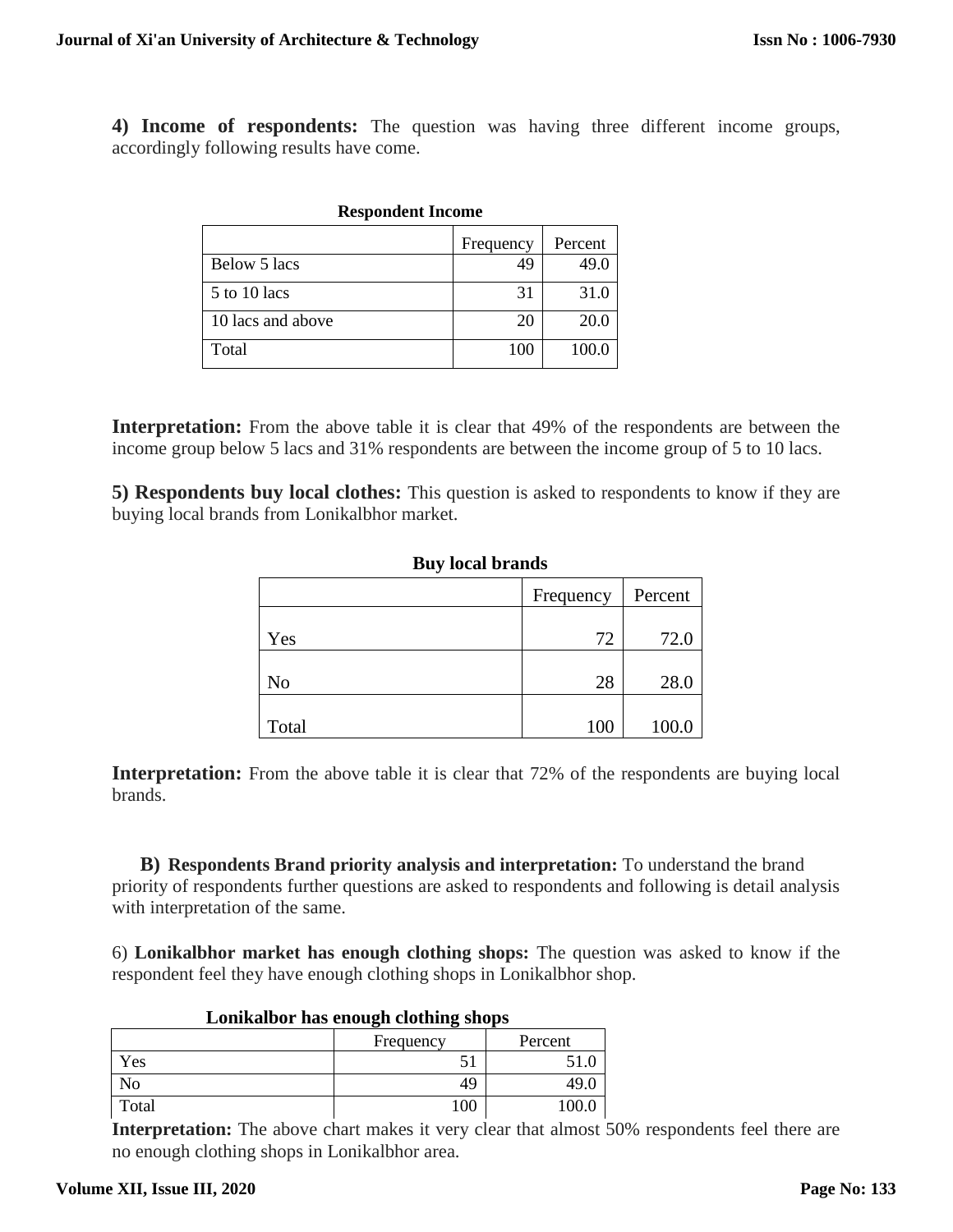**Conclusion:** The analysis says there is need of more clothing shops in Lonikabhor area.

## **7) Respondent get branded clothes in Lonikalbhor market**

|                      | Frequency | Percent |
|----------------------|-----------|---------|
| Very few brands      | 53        | 53.0    |
| More than two brands | 25        | 25.0    |
| Get all needed       | 22        | 22.0    |
| Total                | 100       | 100.0   |





**Interpretation:** The above analysis makes it very clear that 53% respondents feel they get very few brands in Lonikalbhor clothing market. 25% respondents have mentioned that they get more than two brands.

**Conclusion:** From the above interpretation it is very clear that most of the respondents feel they get very few brands in clothes in Lonikalbhor market it means more brands are needed.

## **8) Respondent need more branded clothes in Lonikalbhor**

| Parameters                                         | <b>Frequency</b> | <b>Percent</b> |
|----------------------------------------------------|------------------|----------------|
| Yes more brands should be available                | 78               | 78.0           |
| I don't feel all the brands should be<br>available | 22               | 22.0           |
| Total                                              | 100              |                |

#### **Respondents need more branded clothes**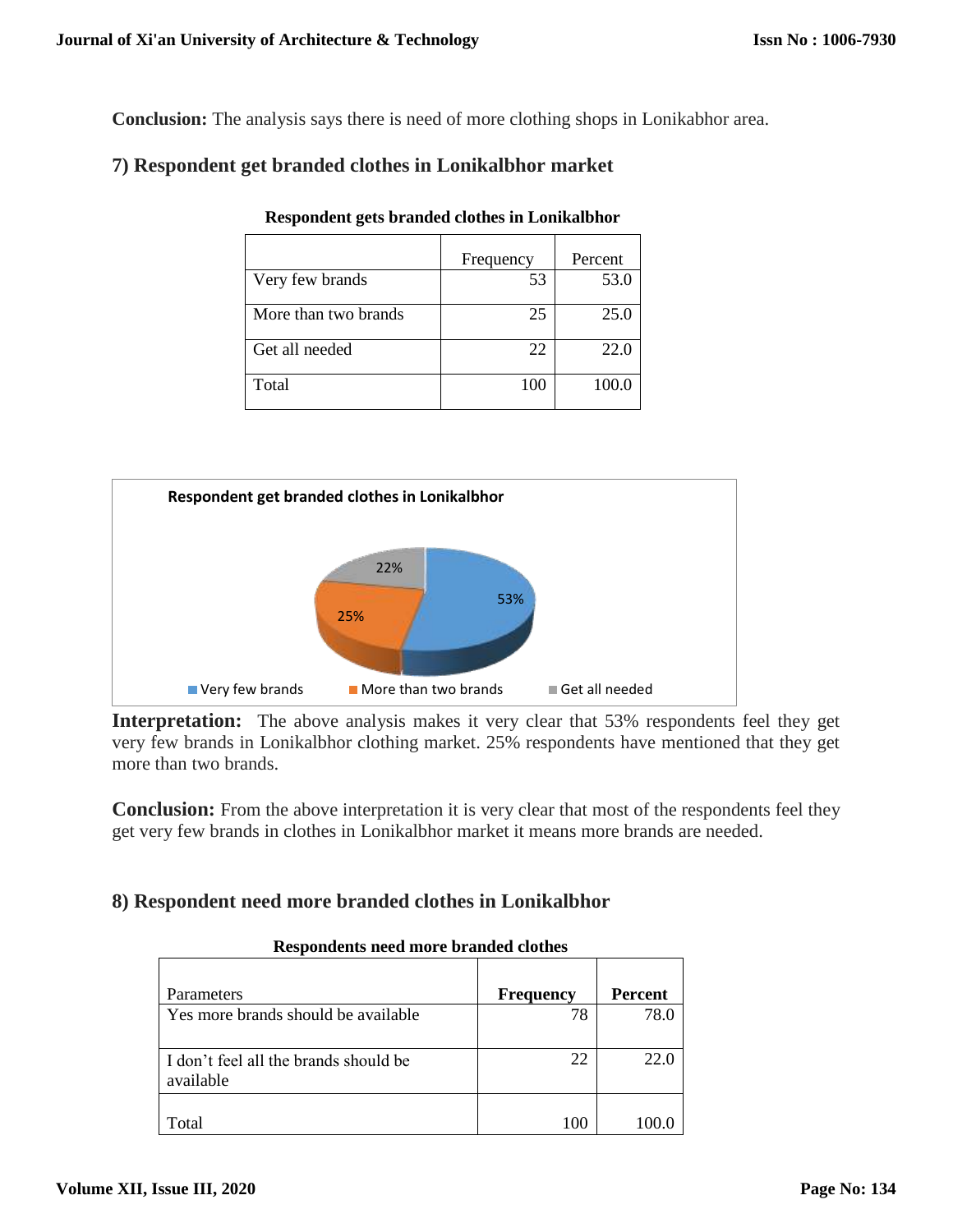

**Interpretation:** The above analysis and graph makes it very clear that 78% of respondents feel that more brands should be available in Lonikalbhor market.

**Conclusion:** The analysis of the data gives clear indication that respondents feel there should be more brands of clothes should be available in Lonikalbhor market.

## **9) Respondents satisfied with clothing market in Lonikalbhor**

|                         | <b>Frequency</b> | <b>Percent</b> |
|-------------------------|------------------|----------------|
| <b>Highly Satisfied</b> | IJ               | 15.0           |
| Satisfied               | 36               | 36.0           |
| <b>Less Satisfied</b>   | 27               | 27.0           |
| Not satisfied           | 22               | 22.0           |
| Total                   | 100              | 100.0          |

**Respondents satisfied with clothing market in Lonikalbhor**

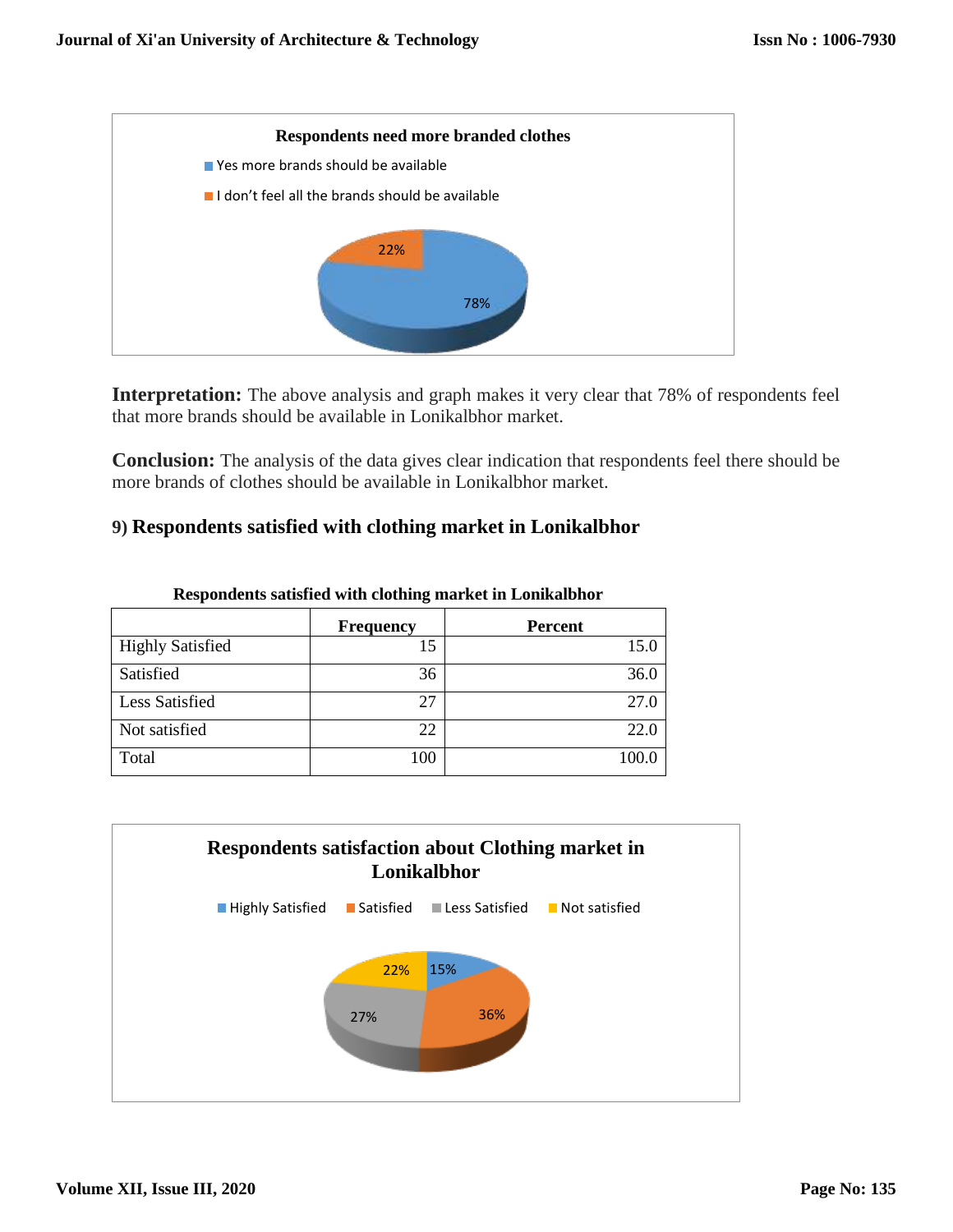#### **Journal of Xi'an University of Architecture & Technology**

Interpretation: The above data analysis makes it very clear that only 15% respondent feel that they are highly satisfied with clothing market in Lonikalbhor and 27% respondent say they are very less satisfied plus 22% are not at all satisfied with clothing market.

**Conclusion:** The study says most of the respondents are not satisfied with clothing market in Lonikalbhor.

**10) Respondents go to other parts of city for buying branded clothes:** This question will give clear output about need of branded clothes in Lonikalbhor area.

**Repondents go to other parts of the city for buying branded clothes**

|            | Frequency | Percentage |
|------------|-----------|------------|
| Yes        |           |            |
| $\sqrt{0}$ |           |            |
| Total      | 100       | 100.0      |



Interpretation: The above data analysis makes it very clear that 90% of respondents have agreed that they go to other parts of the city to buy branded clothes

**Conclusion:** The study says that there is enough demand for branded clothes in Lonikalbhor.

**11) Respondents want to buy branded clothes:** The question is asked to understand if the respondents are willing to buy branded clothes. Four different variables were given to respondents namely Quality, Price, Design, Status and Performance.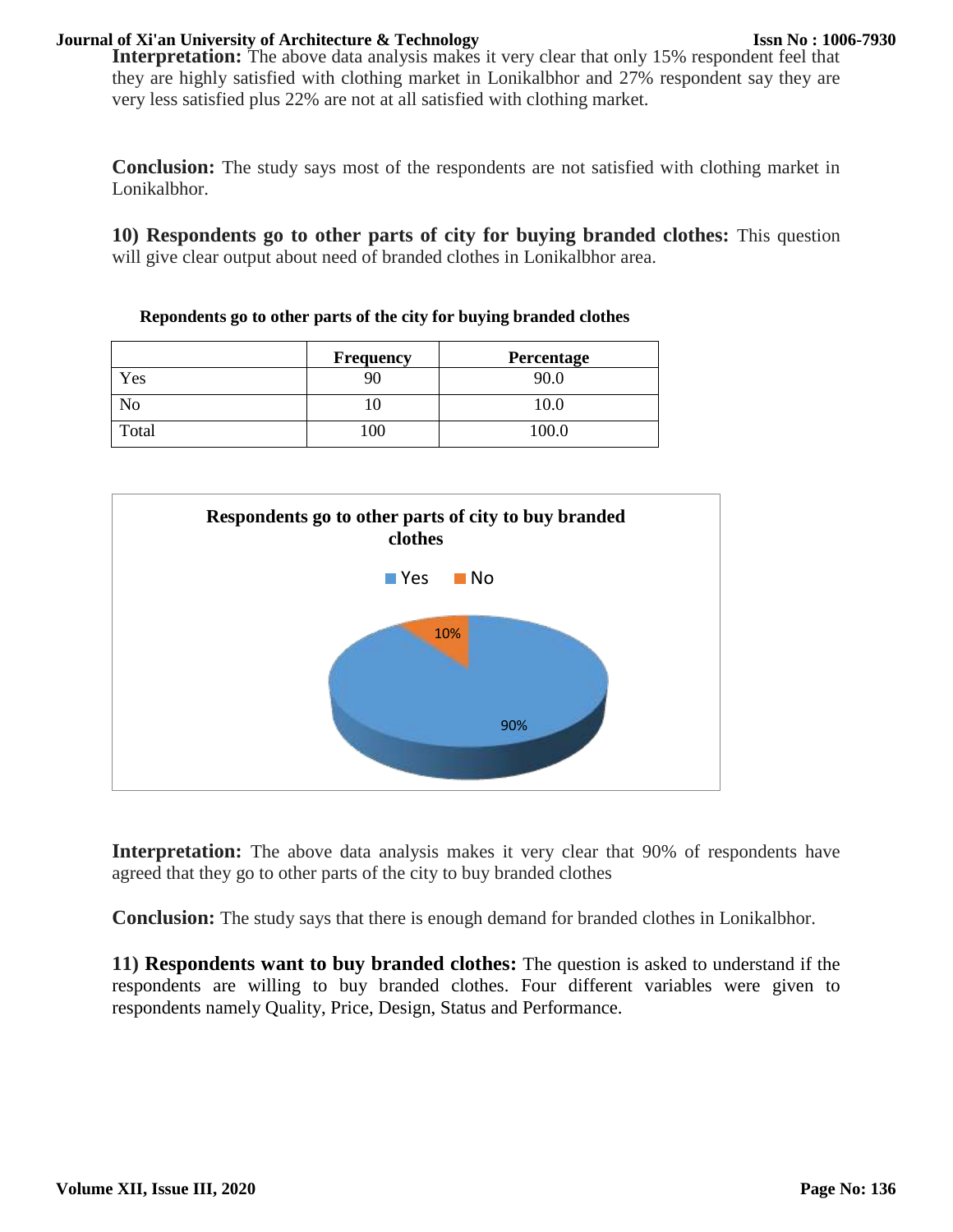|               | Frequency | Percent |
|---------------|-----------|---------|
| Quality       | 61        | 61.0    |
| Price         | 13        | 13.0    |
| Design        | 12        | 12.0    |
| <b>Status</b> | Q         | 9.0     |
| Performance   |           | 5.0     |
| <b>Total</b>  | 100       | 100.0   |

**Respondents want to buy branded clothes**



**Interpretation:** From the above data it is clear that 61% of respondents say that they want to buy branded clothes for Quality, and very very few 5% respondents say they will buy for Perfomance of the cloth.

**Conclusion:** The branded clothes are purchased for the good quality of clothes other factors like Price, Performance, and Design affect less on consumer discussion making.

**12) Schemes/promotional activities affect buying branded clothes:** It is necessary to know if customer buy branded clothes when there is some discount scheme or other schemes which customers may consider important while taking decision of buying branded clothes. Hence, in the question three options are given to respondents if such schemes or promotional activities affect their buying decision always, sometimes or never.

|           | Frequency | Percent |
|-----------|-----------|---------|
| Always    | 41        | 41.0    |
| Sometimes | 51        | 51.0    |
| Never     | О         | 8.0     |

#### **Schemes/promotional activities affect buying branded clothes**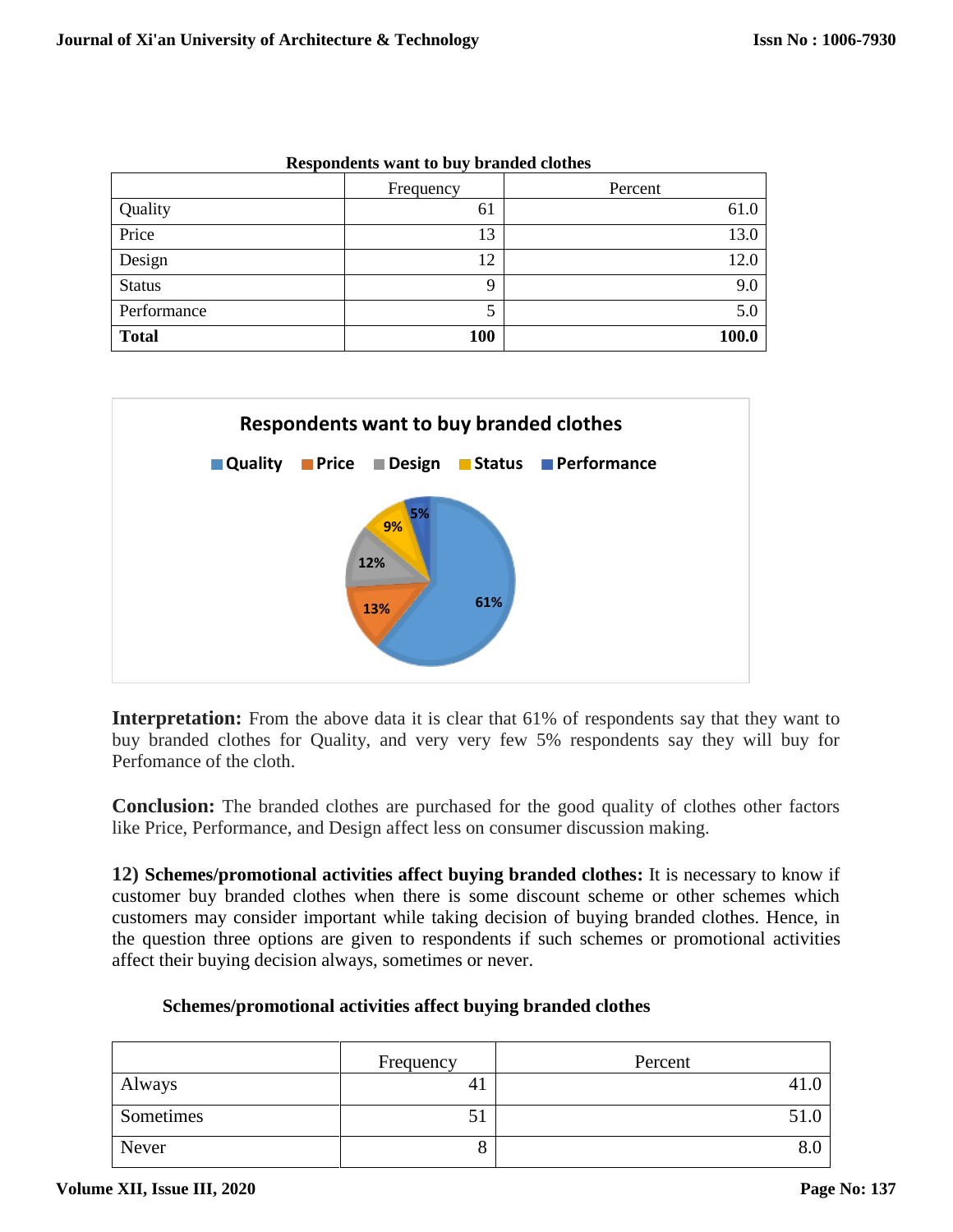

**Interpretation:** From the above data analysis and its interpretation it shows that 51% respondents have agreed that schemes or promotional activities affect sometimes their buying branded clothes. And 41% respondent clearly agreed that such schemes and promotional activities always affect their buying decision of branded clothes.

**Conclusion:** Schemes or promotional activities by shopkeeper or companies surely affect buying branded clothes in Lonikalbhor area.

**13) Enough advertising is done to promot branded clothes:** The question is asked to understand if customers are informed well about the branded clothes in Lonikalbhor, as the decision of buying branded clothes is affected by such promotional activities. It is necessary know whether advertisement is done on regular basis or on some occasion or seasonal. Following is analysis of the data collected.

|          | Frequency | Percent |  |
|----------|-----------|---------|--|
| Always   | 48        | 48.0    |  |
| Seasonal | 45        | 45.0    |  |
| Never    | 7         | 7.0     |  |
| Total    | 100       | 100.0   |  |

| Enough advertising is done to promot branded clothes |  |  |
|------------------------------------------------------|--|--|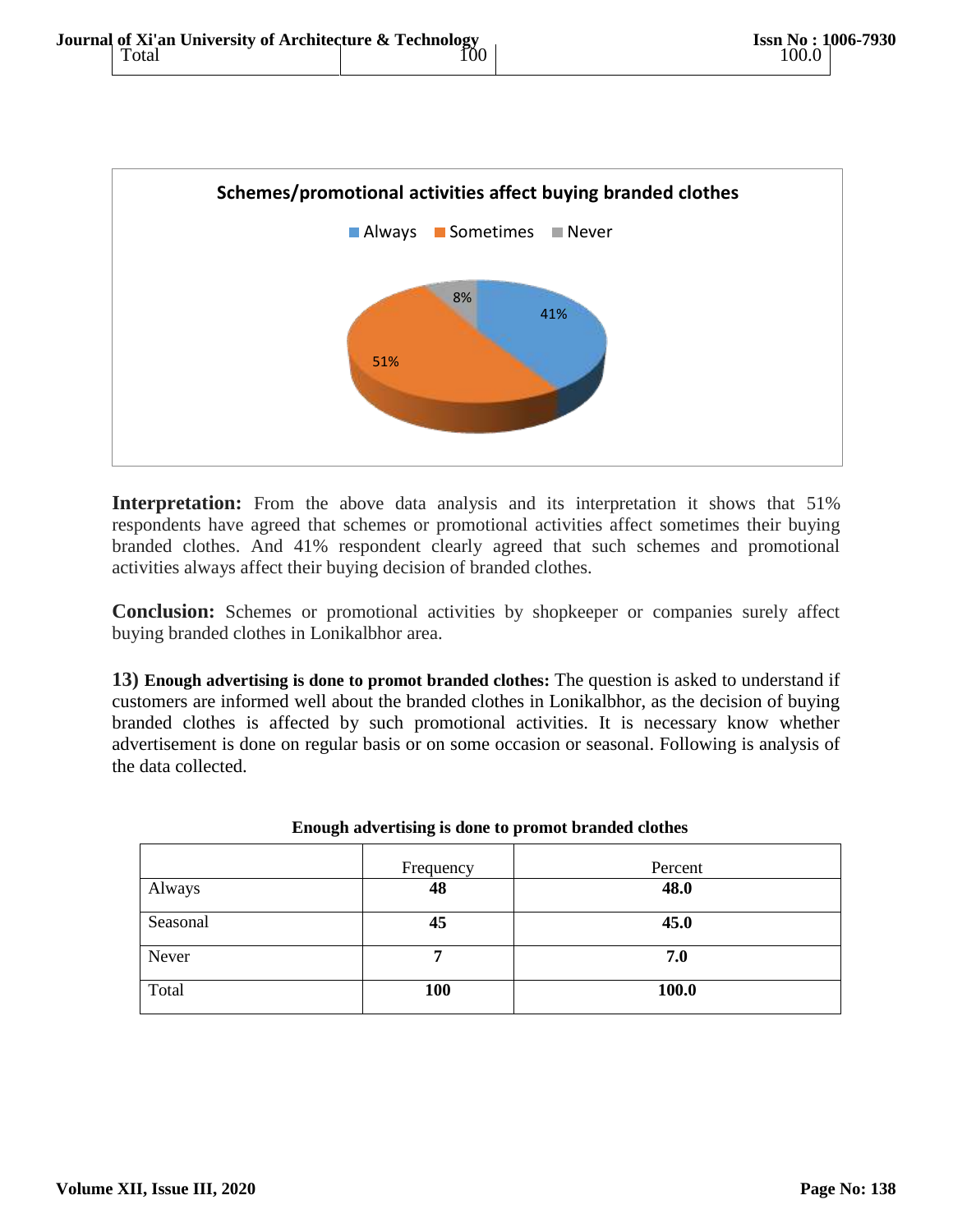

**Interpretation:** From the data collected 48% respondents have agreed that enough advertising is done to promote branded clothes but 45% respondents say it is seasonal.

**Conclusion:** Advertisements are done regularly to promot branded clothes in Lonikalbhor.

**14) Media used for advertising:** The various media like TV, Radio, Newpaper, Hoarding or Leaflet, which is referred more by buyers in Lonikalbhor will give information about their buying decision process based on media of advertisement and it will decided the effective media in Lonikalbhor reagion.

|            | Frequency   | Percent |
|------------|-------------|---------|
| Television | 15          | 15.0    |
| Newspaper  | 20          | 20.0    |
| Radio      | $\mathbf 2$ | 2.0     |
| Hoarding   | 46          | 46.0    |
| Leaflet    | 17          | 17.0    |
| Total      | 100         | 100.0   |

#### **Media used for advertising**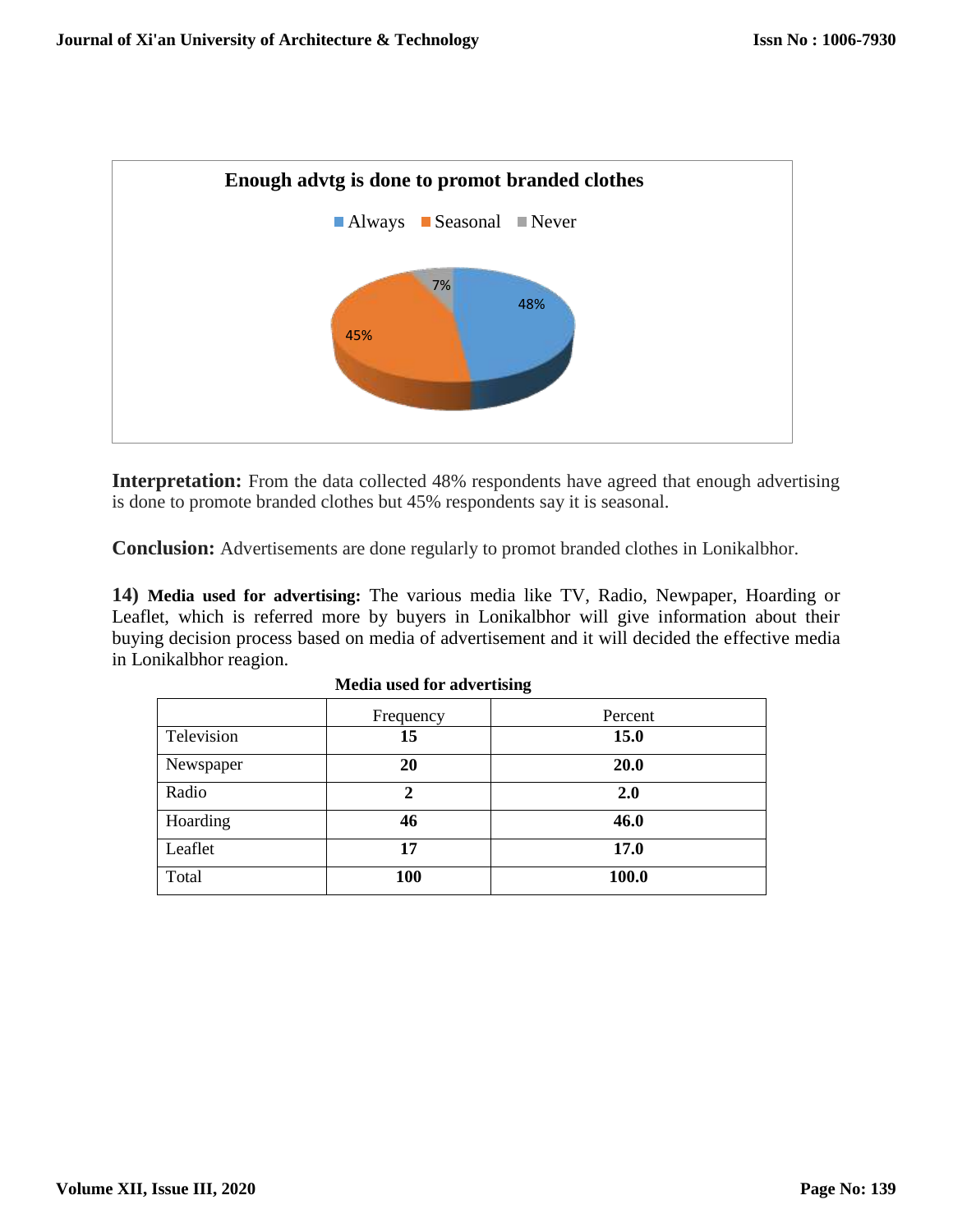

**Interpretation:** The above data analysis gives clear information that 46% respondents refer Hoarding, 20% refer Newspaper for knowing about various branded clothes available in Lonikalbhor ares.

**Conclusion:** Advertisement using Hoarding and Newspaper as media is more effective in Lonikalbhor and is referred by customers in Lonikalbhor.

## **Hypothesis Testing**

The data collection and detail analysis made has given few important inputs for the research. On the basis of objectives few Hypothesis are formed which are tested by using proper stastitical tools. Following are the results of Hypothesis testing.

**A) H0: There is very less need of branded clothing market in Lonikalbhor. H1: There is branded clothing market need in Loni Kalbhor.** 

|       | Frequency | Percent |
|-------|-----------|---------|
| Yes   | 78        | 78.0    |
| NО    | 22        | 22.0    |
| Total | 100       | 100.0   |

Respondents need more branded clothes

Let X denote number of respondents need more branded clothes.  $X= 78$ 

n=sample size= 100.

Let p denote proportion of respondents need more branded clothes.

p= 78/100=0.78

 $q=1-p=1-0.78=0.22$ 

Test statistics under Ho is **Volume XII, Issue III, 2020**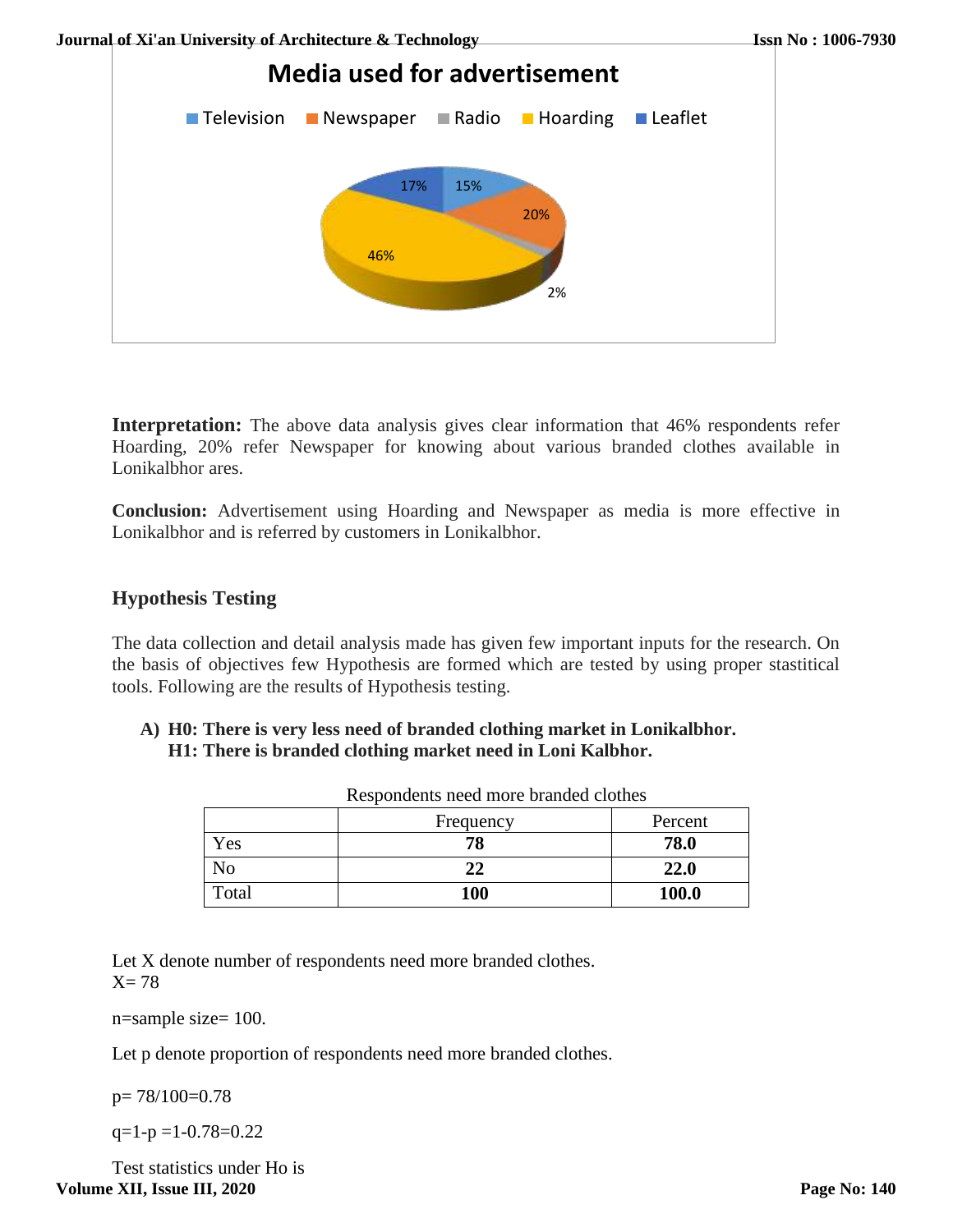$$
Z = \frac{p - P_0}{\sqrt{\frac{PoQo}{n}}} = \frac{0.78 - 0.5}{\sqrt{\frac{0.5x0.5}{100}}} = 5.6
$$
 -----calculated value

Z table value=1.64 at 5% level of significance.

Decision Rule: If  $|Zcal| > Z$  tab, we reject Ho. Otherwise Accept Ho.

Here observed that,  $|Zcal| > Z$  tab hence we reject Ho.

**Conclusion: Here we conclude there is branded clothing market need in Loni Kalbhor.**

**B) H0: There is no association between occupation and brand priority. H1: There is association between occupation and brand priority.**

| <b>Occupation of Respondent * Respondents Income Cross tabulation</b> |                        |                      |                    |          |     |  |
|-----------------------------------------------------------------------|------------------------|----------------------|--------------------|----------|-----|--|
| Count                                                                 |                        |                      |                    |          |     |  |
|                                                                       |                        |                      | Respondents Income |          |     |  |
|                                                                       |                        | Below 5              | 5 to 10            | Above 10 |     |  |
|                                                                       |                        | lacs<br>lacs<br>lacs |                    |          |     |  |
|                                                                       | Service                | 10                   | 11                 | 9        | 30  |  |
| Occupation of Respondent                                              | <b>Business</b><br>man | 7                    | 10                 | 11       | 28  |  |
|                                                                       | <b>Students</b>        | 32                   | 10                 |          | 42  |  |
| Total                                                                 |                        | 49                   | 31                 | 20       | 100 |  |

| <b>Chi-Square Tests</b>         |                  |    |                            |  |  |  |
|---------------------------------|------------------|----|----------------------------|--|--|--|
|                                 | Value            | df | Asymp. Sig.<br>$(2-sided)$ |  |  |  |
| Pearson Chi-Square              | $27.450^{\rm a}$ |    | .000                       |  |  |  |
| Likelihood Ratio                | 34.522           | 4  | .000                       |  |  |  |
| Linear-by-Linear<br>Association | 17.538           |    | .000                       |  |  |  |
| N of Valid Cases                | 100              |    |                            |  |  |  |

a. 0 cells (0.0%) have expected count less than 5. The minimum expected count is 5.60.

**Conclusion: - Here Chi-square calculated value is 27.450 which is larger than Chi square table value 9.4877 at 4 df and 5% level of significance, Hence we reject Ho** and conclude

that there is association between occupation and brand priority.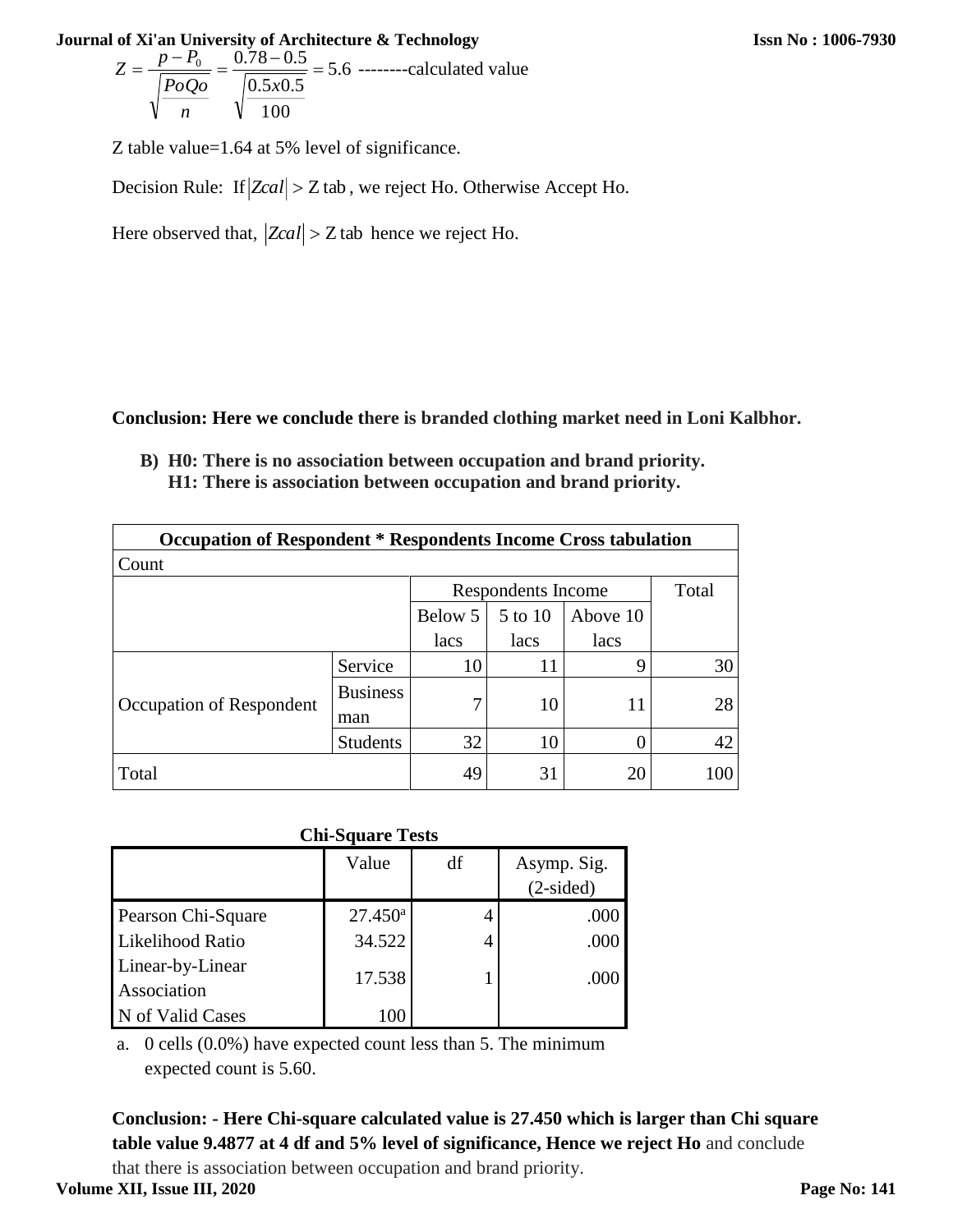- **C) H0 There is no association between income and brand priority.**
	- **H1 There is association between income and brand priority.**

**Respondents Income \* Respondents need more branded clothes Cross tabulation** Count

|             | Respondents need more branded clothes |     |  | Total |  |
|-------------|---------------------------------------|-----|--|-------|--|
|             |                                       |     |  |       |  |
|             | 20                                    |     |  |       |  |
| Respondents | 16                                    |     |  |       |  |
| Income      | 12                                    |     |  |       |  |
| Total       | 48                                    | 29. |  |       |  |

## **Chi-Square Tests**

|                              | Value               | df | Asymp. Sig. $(2-$<br>sided) |
|------------------------------|---------------------|----|-----------------------------|
| Pearson Chi-Square           | $11.936^{\text{a}}$ |    | .063                        |
| Likelihood Ratio             | 12.376              |    | .054                        |
| Linear-by-Linear Association | .851                |    | .356                        |
| N of Valid Cases             | 100                 |    |                             |

a. 4 cells (33.3%) have expected count less than 5. The minimum expected count is .20.

# **Conclusion: - Here Chi-square calculated value is 11.936 which is larger than Chi square table value 12.5916 at 6 df and 5% level of significance, Hence we accept Ho.**

We conclude that there is no association between income and brand priority.

# **Findings:**

The study to know the branded clothing priority in Lonikalbhor region is conducted on the basis of need to know the changing need of the region. Basically, Lonikalbhor is a small village having aroung 22518 residents and is surrounded by some industries and a big educational campus. The village is now have different residents like, students, working professionals which is changing the economic environment of the place. The new residents are coming from various other cities and their demand for clothes is also different. Hence, research found it really necessary to know the changing demand of branded clothes in this region. Following are some findings from the study:

- The respondents for this study includes 69% respondents are male and 31% are female.
- The 42% respondents are students, 30% are businessman and remaining 28% are service persons.
- The 49% of the respondents are between the age group of 23 to 35 and 32% respondents are between the age group of 15 to 22. Major size is of young people.